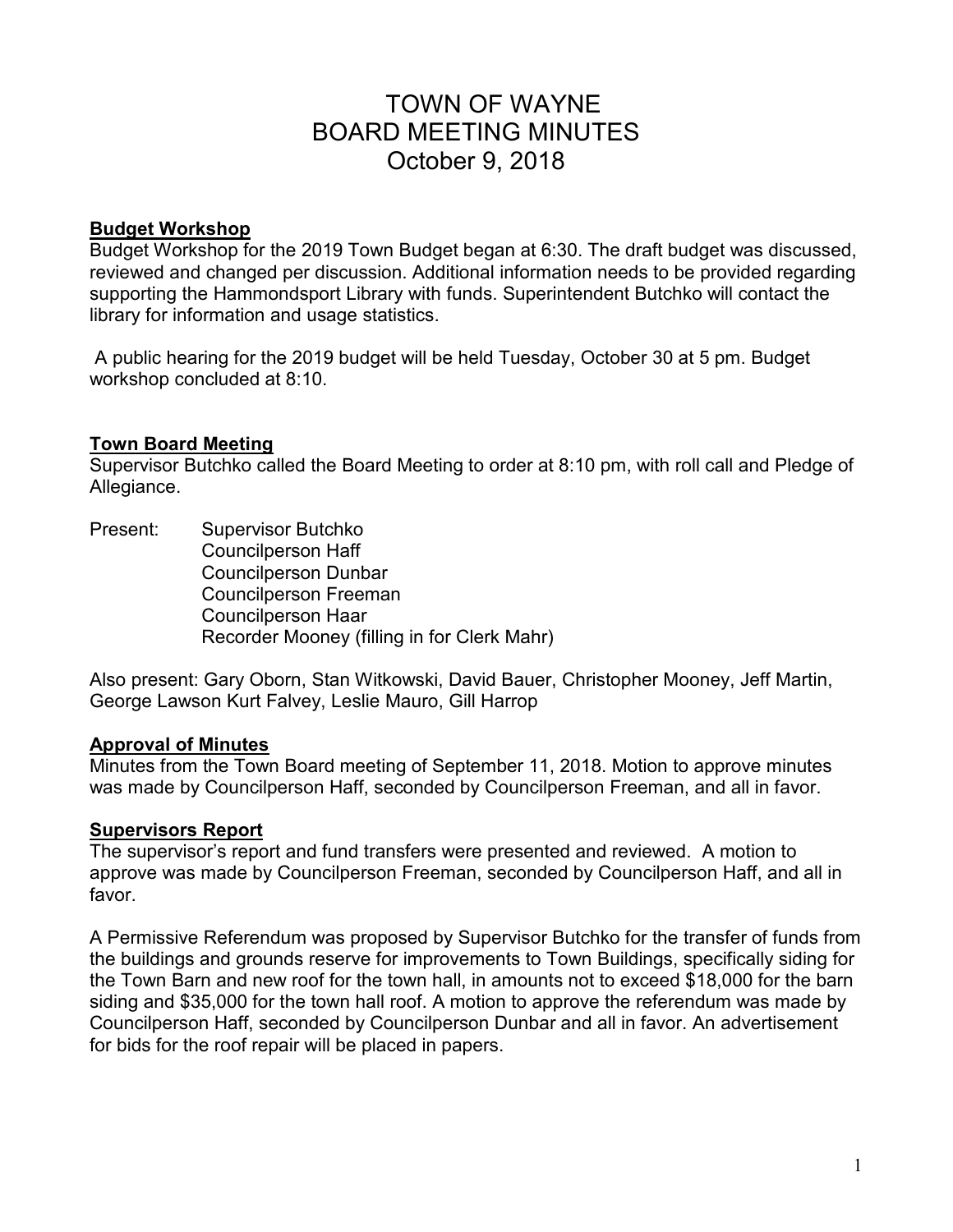# **Clerks Report**

The clerk's report was presented and reviewed. No discussion.

Vouchers of Abstract 10 of were submitted and discussed. Motion to approve vouchers was made by Councilperson Haar, seconded by Councilperson Freeman, and all in favor.

Abstract 10 Vouchers were broken down by:

| <b>Vouchers 287 - 313</b>                                                              | \$21,896.12 |
|----------------------------------------------------------------------------------------|-------------|
| Vouchers $95 - 102$                                                                    | \$10,024.02 |
| Vouchers $44 - 49$                                                                     | \$6,948.28  |
| Voucher 10                                                                             | \$228.89    |
| • General Account<br>• Highway Account<br>$\bullet$ TA Account<br>$\bullet$ SL Account |             |

# **Justice Report**

Justice reports were reviewed. No discussion.

Court Clerk Candice King has resigned, and Katrina Sutton has been hired as the new court clerk.

#### **Assessor**

No report.

# **Highway Superintendent Report**

The highway journal was presented and discussed.

The culvert project on East Lake Road is progressing. They are scheduled for 2 more concrete pours, then will bring rocks in. Project was started on September 21, and estimated to take 6 weeks.

A site on Keuka Village Road was evaluated by Larsen Engineers, Supervisor Butchko, and Superintendent Bauer. The structure and stability of the road is OK. The property owner was notified this is not a Town of Wayne issue, but the Town will continue to monitor the road.

Superintendent Bauer updated the board on the water and well issues and the affected homes.

- 1. Moravic will come next week and evaluate the well and pump if needed the well will be cleaned and flushed, and if needed the pump will be replaced
- 2. Neally Dejong is the water line consultant Currently one water line goes to 2 homes – a second water line will be added in order to monitor both houses separately
- 3. Opferbeck Consulting, Inc presented Superintendent Bauer with several different options for metering the well and lines. This will cost an estimated \$38,000 - 40,000.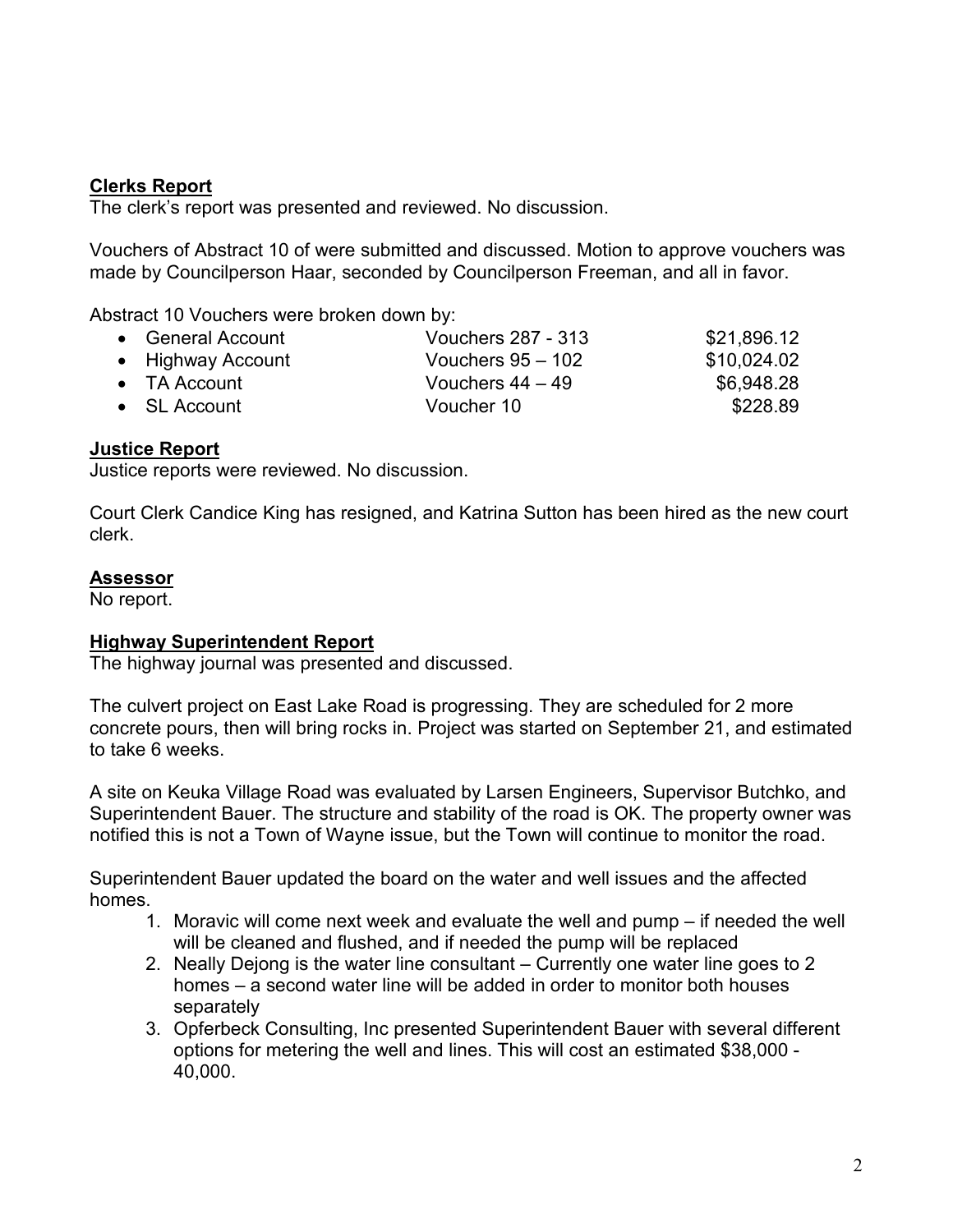A motion to proceed with water project not to exceed \$35,000 was made by Councilperson Haar, seconded by Councilperson Haff, and all in favor.

# **Code & Zoning Officer**

Review of monthly report was presented. A few questions were explained, otherwise no discussion.

Planning and Zoning Board Meetings minutes were presented. No discussion.

Land Use Regulations – Councilperson Haar stated she would prefer to wait to have another full public hearing prior to approving this edition. Councilperson Dunbar expressed concern that he was unable to present his views to this board.

Supervisor Butchko called for a vote on accepting this version of the LUR and presenting it to the public. A roll call vote was taken:

> Councilperson Haar – No Councilperson Freeman – Yes Councilperson Dunbar – No Councilperson Haff – Yes Superintendent Butchko - Yes

Councilperson Haar expressing concern that this has taken years to write and why not now wait another couple of months. Councilperson Dunbar expressed concern that this motion was railroaded through, and recommends holding another public hearing 30 days after posting this document. Current LUR will be posted this week, and a public hearing for the LUR will be held November 20, at 6 pm.

# **Watershed**

No comment.

**Dog Control Officer** 

No comment.

# **History Group**

No report.

# **Public Comments**

Mr. Jeff Martin requested clarification of the money and financial plan changes. Supervisor Butchko explained that with the possible acquisition of the power plant, money had been saved over the last 10 years. With the need to bolster the highway departments funds secondary to major culvert work and equipment time line, there has been a shift in the use of assets. Mr. Martin stated he fully supports this shift of funds, and would like to see a project line item for all money.